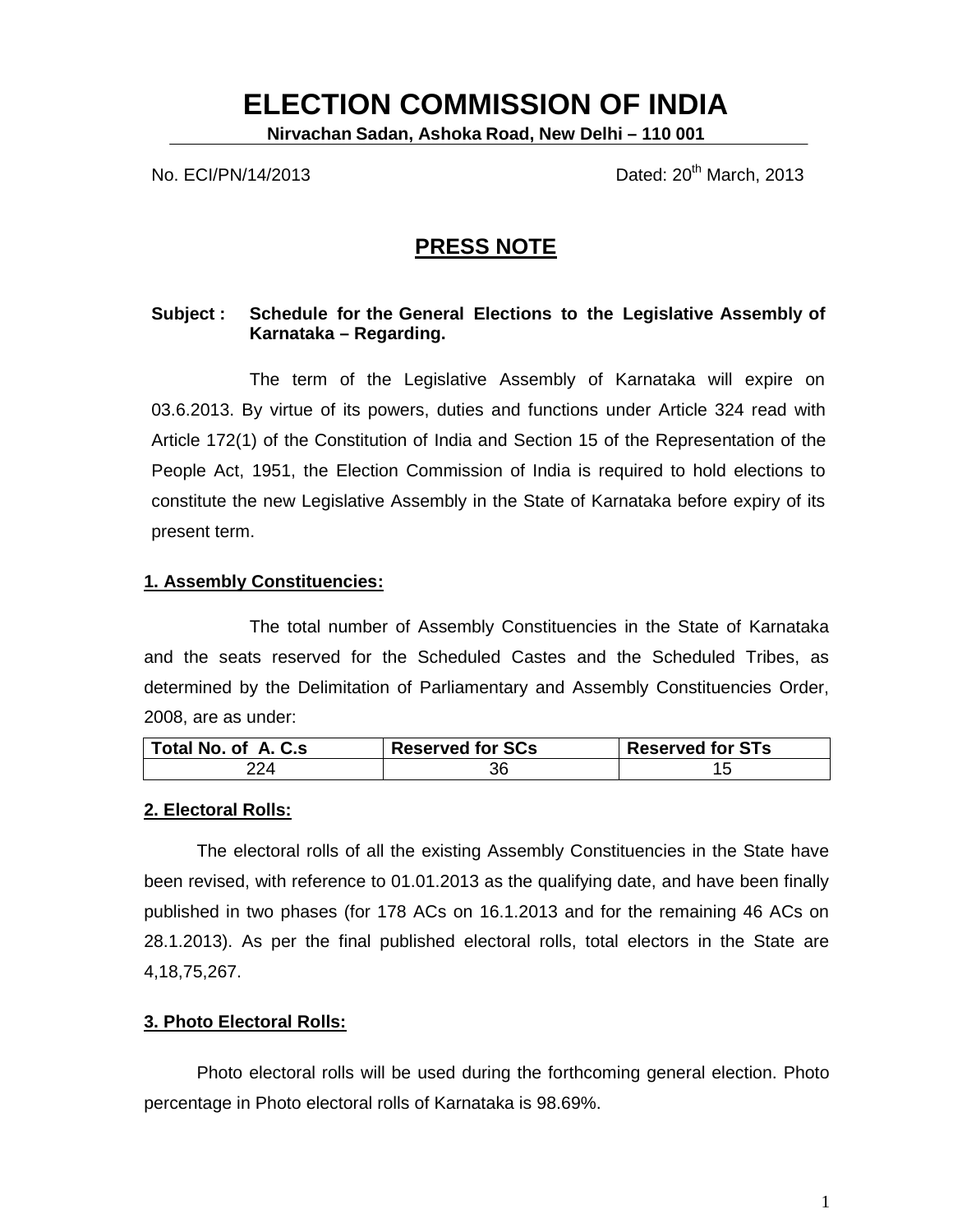## **4. Identification Of Voters And Electoral Photo Identity Cards (EPIC) :**

Identification of the voters at the polling booth at the time of poll shall be mandatory. Electors who have been provided with EPIC shall be identified through EPIC only. Presently, the EPIC coverage in Karnataka is 98.37 %.

All the residual electors are advised to obtain their Electoral Photo Identity Cards from the Electoral Registration Officers of their Assembly Constituency.

In order to ensure that no voter is deprived of his/her franchise, if his/her name figures in the Electoral Rolls, separate instructions will be issued regarding additional documents for identification of voters, if needed.

#### **5. Electronic Voting Machines (EVMs):**

The poll in Karnataka will be conducted at all polling stations using EVMs. The Commission has already made arrangements to ensure availability of adequate number of EVMs for smooth conduct of elections. The first level checks of EVMs has been done in the presence of representatives of political parties in accordance with the instructions of the Commission. A two-stage randomization of EVMs shall be made. In the first stage, all the EVMs stored in the District storage center are randomized by the District Election Officer (DEO) in the presence of the representatives of the recognized political parties for allocation to assembly constituencies. In the second stage EVMs are again randomized to decide the actual polling stations in which they will be ultimately used. The second stage randomization is done in the presence of General Observers and candidates or their election agents. EVMs will be prepared and set for elections after the contesting candidates are finalized in presence of candidates. At this stage also, candidates or their agents/representatives will be allowed to check and satisfy themselves in every manner about the functionality of the EVMs.

#### **6. Law and Order and Deployment of Forces:**

Based on the assessment of the ground situation, Central Police Forces (CPF) and State Armed Police (SAP) drawn from other States will also be deployed during the ensuing general elections. The CPF and SAP will be used generally for safeguarding the polling stations, the electors, poll-material and the polling personnel. Besides, these forces will be used for securing the strong rooms where the EVMs are stored pending counting and for securing the counting centers and for other purposes, as required.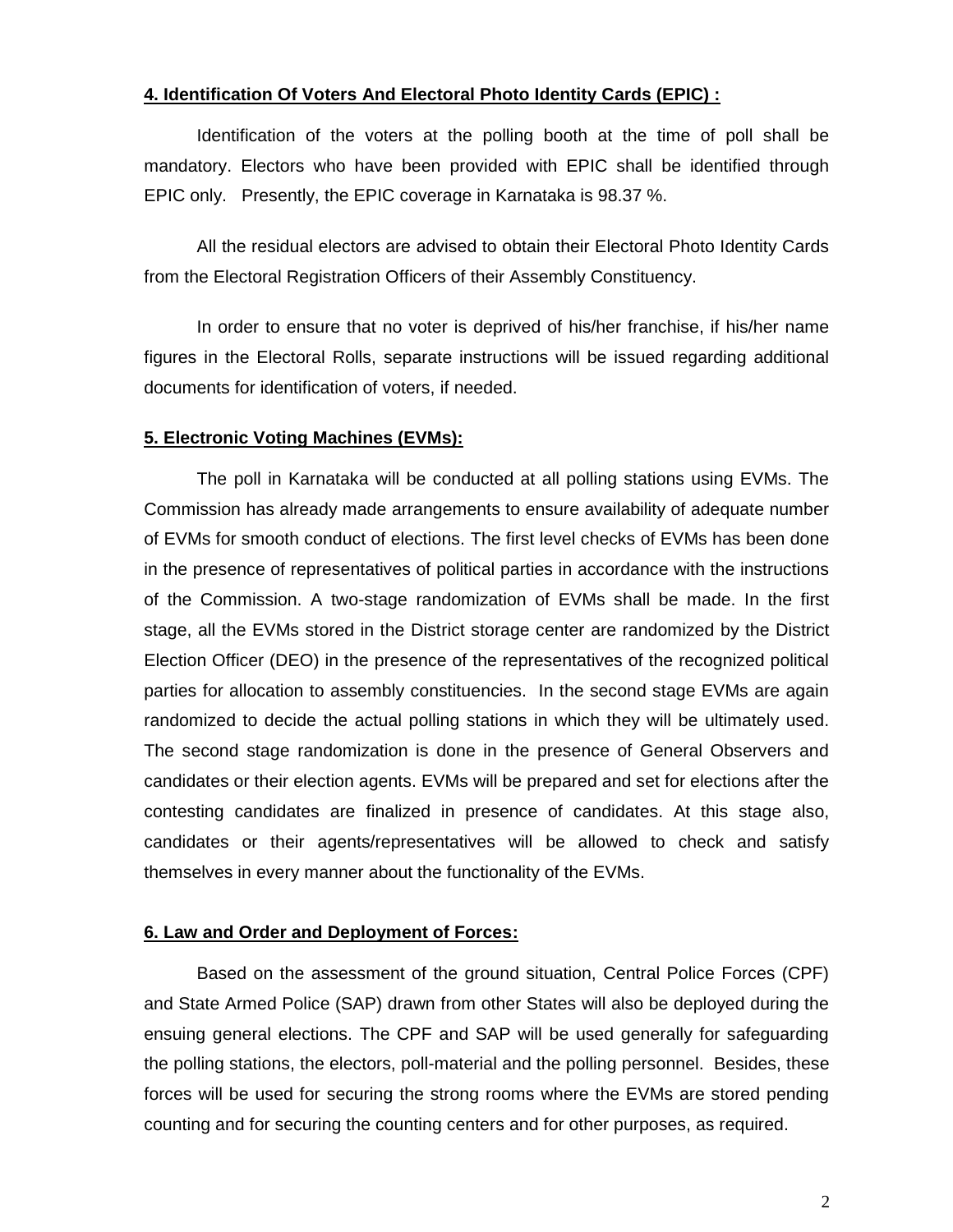The Commission has been issuing instructions from time to time with regard to the advance preventive measures to be taken by the District Magistrates and Police authorities to maintain Law & Order and to create atmosphere conducive for conduct of free and fair elections. The Commission will be constantly monitoring the ground situation closely and will take appropriate measures to ensure peaceful, free and fair polls.

#### **7. General Observers:**

The Commission will deploy General Observers in adequate number to ensure smooth conduct of elections. The Observers will be asked to keep a close watch on every stage of the electoral process to ensure free and fair elections. Their names, addresses within the district/constituency and their telephone numbers will be publicized in local newspapers so that the general public can quickly approach them for any grievance redressal. The Observers will be given a detailed briefing by the Commission before their deployment. Commission may also deploy Police Observers to keep a close watch on law & order situation.

#### **8. Election Expenditure Monitoring:**

The Commission has also decided to appoint adequate number of Expenditure Observers and Assistant Expenditure Observers who will exclusively monitor the election expenditure of the contesting candidates. For greater transparency and for ease of monitoring of Election Expenses, Candidates would be required to open a separate bank account and incur their election expenses from that very account. Comprehensive instructions for the purpose of effective monitoring of the election expenditure of the candidates, have been issued, which include formation of flying squads, video Surveillance Teams, involvement of Investigation Directorates of Income Tax Deptt. etc.

The formats, for filing of affidavits regarding criminal backgrounds, assets, liabilities and education qualification of the candidates have been combined into one format (Form 26) and modified to include a summary sheet. All candidates must ensure that they file their affidavits in the revised format (Form 26) only. The revised format is available on the ECI website and in Returning Officer's handbook.

Necessary instructions have been issued to the CEO to ensure briefing of political parties and Media in the districts about 'paid news' and the mechanism to check

3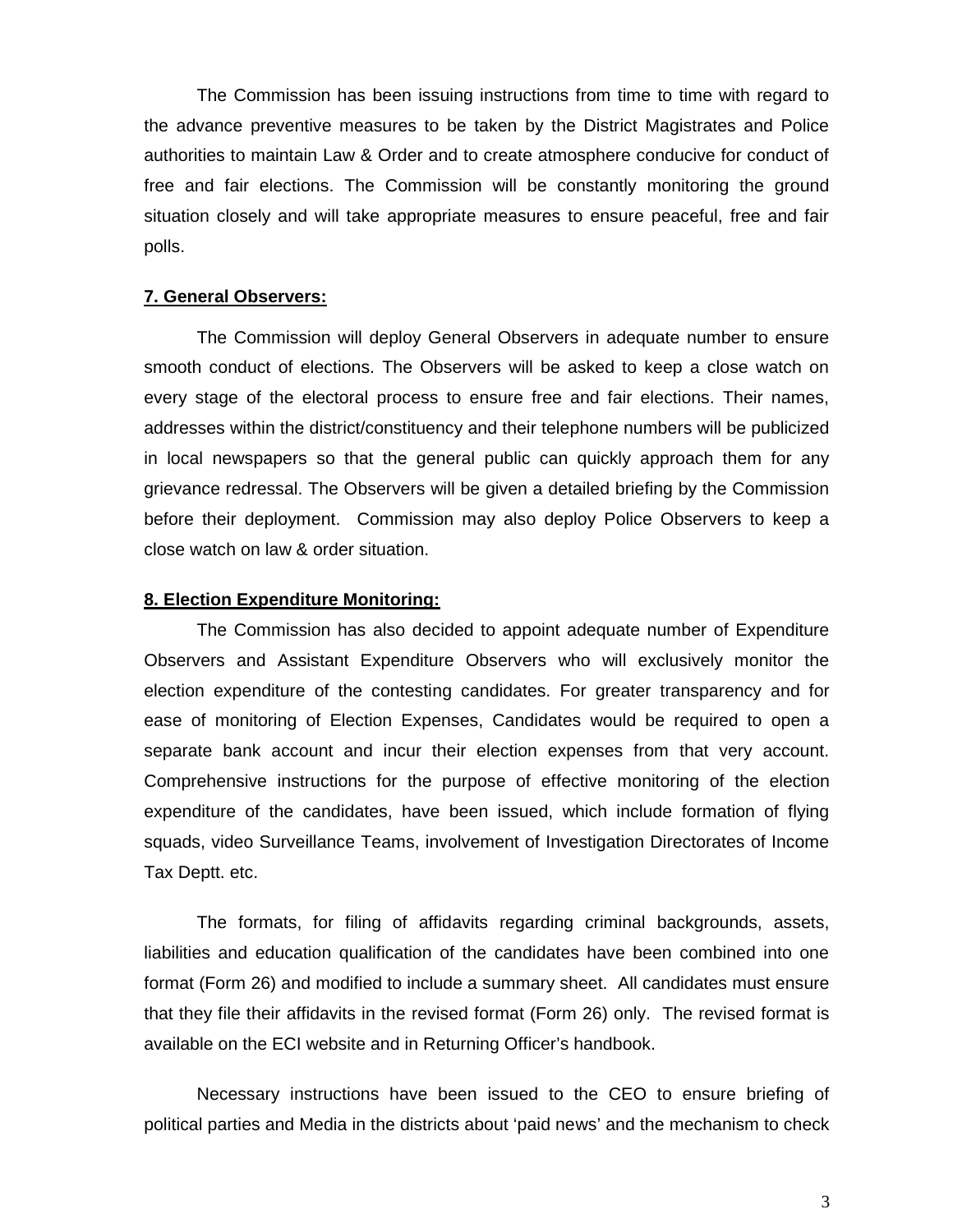'paid news'. Representatives of Political Parties and Media Organizations are briefed by the Election Commission.

To deal with the issue of 'Paid News', a mechanism has been laid out with three tier of Media Certification and Monitoring Committees (MCMC) at District, State and ECI level. Revised comprehensive instruction on 'paid news' have been issued on  $27<sup>th</sup>$ August, 2012 and is available on ECI Website, which will be supplemented by further instructions.

#### **9. Micro Observers:**

In addition to General Observers, the Commission will also deploy Microobservers to observe the poll proceedings in the polling stations on the poll day in selected critical polling stations. They will be chosen from Central Government/Central PSUs officials. Micro-Observers will observe the proceedings at the polling stations on the poll day right from the mock poll to the completion of poll and the process of sealing of EVMs and other documents to ensure that all instructions of the Commission are complied with by the Polling Parties and the Polling Agents. These Micro-Observers will work directly under the control and supervision of the General Observer. They will be tasked to ensure purity of polling process and will report to the General Observers directly about any vitiation of the poll proceedings in their allotted polling stations.

#### **10. Conduct of Officials:**

The Commission expects all officials engaged in the conduct of elections to discharge their duties in an impartial manner without any fear or favour. They are deemed to be on deputation to the Commission and shall be subject to its control, supervision and discipline. Several instructions have been issued from time to time to ensure impartiality of officials who are engaged in the conduct of elections. The conduct of all Government officials who have been entrusted with election related responsibilities and duties would remain under constant scrutiny of the Commission and strict action shall be taken against those officials who are found wanting on any account. The Commission has already given instructions that no election related official or Police officer of the rank of Inspector and above shall be allowed to continue in his home district. Besides, instructions have also been issued that election related officials including police officials of Inspector level & above who have completed three years in a district during last four years should be transferred out of that district. Police officers of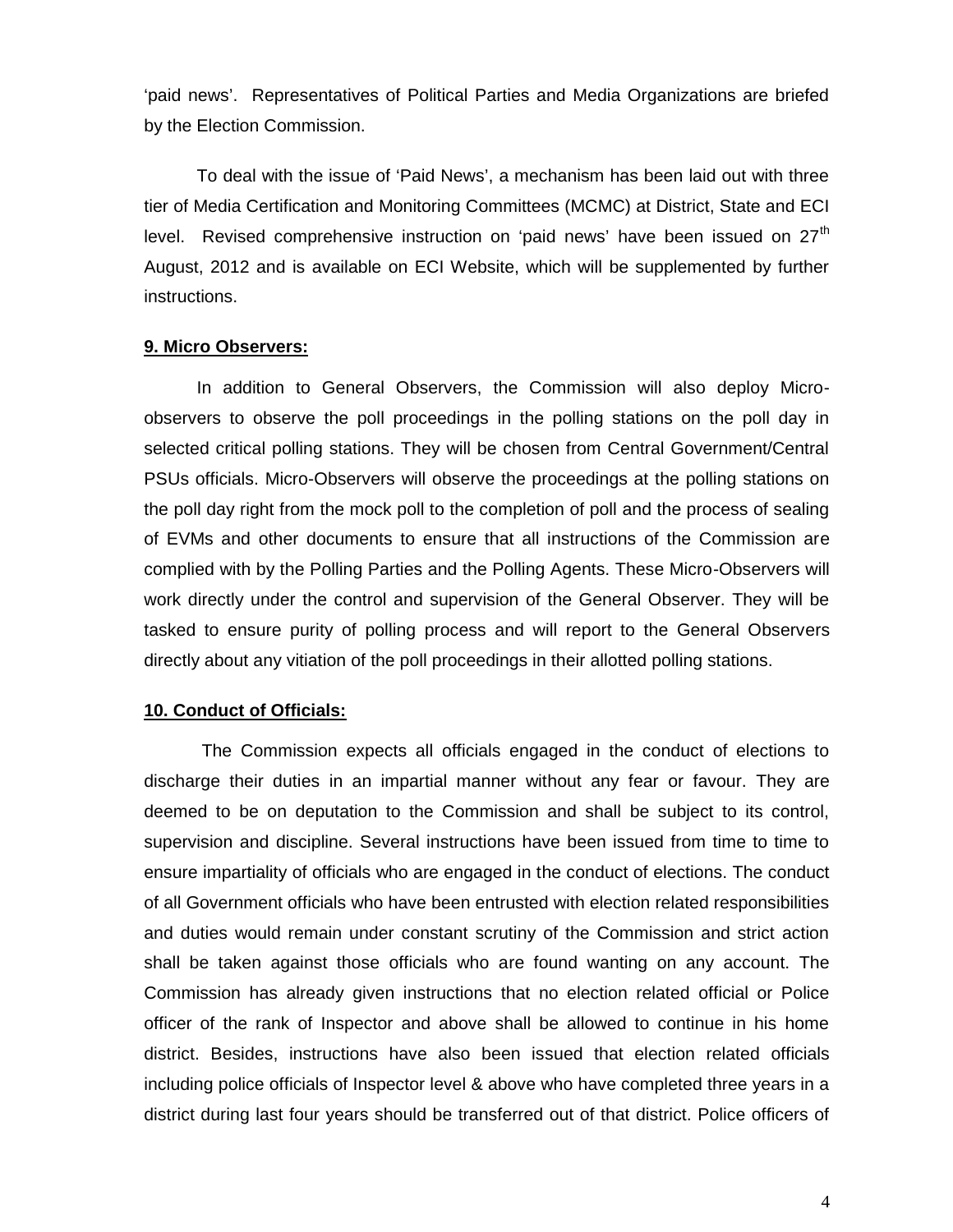the rank of Sub Inspectors who have completed three years in a Sub Division/Assembly Constituency or are posted in their home sub division/assembly constituency shall be transferred out of that Sub Division and the Assembly Constituency. The State Government has also been asked to transfer all those officers against whom the Commission has recommended disciplinary action or who have been charged for any lapse during previous elections or for any election related work, from positions entailing any election work. The State Government has been instructed to ensure that those who stand transferred shall move out physically from their last place of posting and shall not remain there on any pretext including leave. The Commission has also instructed the State Government not to associate any officer with the electoral process against whom charges have been framed in a court of law in any case.

#### **11. Protection to SC/ST Electors:**

As per Section 3 (1) (vii) of Scheduled Castes and Scheduled Tribes (Prevention of Atrocities) Act, 1989, whoever, not being a member of a Scheduled Caste or Scheduled Tribe, forces or intimidates a member of a Scheduled Caste or a Scheduled Tribe not to vote or to vote for a particular candidate or to vote in a manner other than that provided by law shall be punishable with imprisonment for a term which shall not be less than six months but which may extend to five years and with fine. The Commission has asked the State Government to bring these provisions to the notice of all concerned for prompt action.

#### **12. Polling Stations:**

There are a total of 50446 Polling Stations in the State of Karnataka as on the date of final publication of electoral rolls.

For the facility of physically challenged persons, instructions have been issued to ensure that all polling stations as far as practicable, are located at ground floor and ramps are provided. Facilitation shall also be provided for locating electors' names in a polling station or a group of polling stations through help lines and facilitation centers.

#### **13. Polling Parties and Randomization:**

Polling parties shall be formed randomly, through special application software. Three-stage randomization will be adopted. First, from a wider district database of eligible officials, a shortlist of a minimum 120% of the required numbers will be randomly picked up. This group will be trained for polling duties. In the second stage,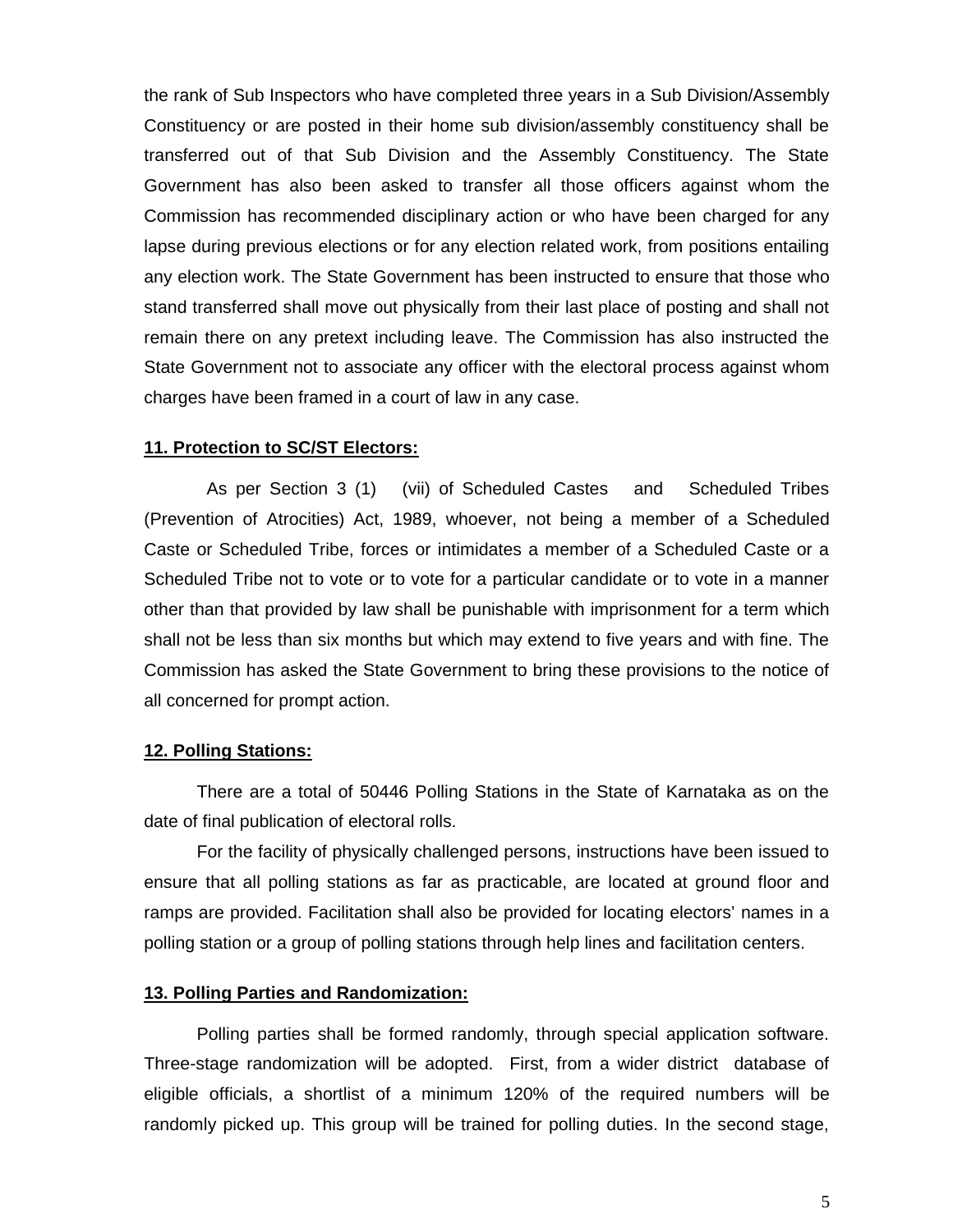from this trained manpower, actual polling parties as required shall be formed by random selection software in the presence of General Observers. In the third randomization, the polling stations will be allocated randomly just before the polling party's departure. There shall be randomization for such Police Constables and Home guards also, who are deployed at the polling stations on the poll day.

#### **14. District Election Plan:**

The District Election Officers have been asked to prepare a comprehensive district election plan in consultation with SPs and Sector Officers including the route plan and communication plan for conduct of elections. These plans will be vetted by the Observers taking into account vulnerability mapping exercise and mapping of critical polling station in accordance with Election Commission of India's extant instructions.

#### **15. Videography:**

All critical events will be video-graphed. District Election Officers will arrange sufficient number of video and digital cameras and camera teams for the purpose. The events for videography will include filing of nominations, scrutiny thereof and allotment of symbols, First Level Checking, preparations and storage of Electronic Voting Machines, important public meetings, processions etc. during campaign, process of dispatching of postal ballot papers, polling process in identified vulnerable polling stations, storage of polled EVMs, counting of votes etc. Digital cameras will also be deployed inside polling booths wherever needed and inside all counting centers. CDs of video recordings will be available on payment to anyone who wishes to obtain a copy of the same.

#### **16. Model Code of Conduct:**

The Model Code of Conduct comes into effect immediately from now onwards. All the provisions of the Model Code will apply to the whole of Karnataka with effect from today itself. Attention of the political parties and candidates is particularly invited to the following provisions of the Model Code:-

*"There shall be no appeal to caste or communal feelings for securing votes. Mosques, Churches, Temples or other places of worship shall not be used as forum for election propaganda."*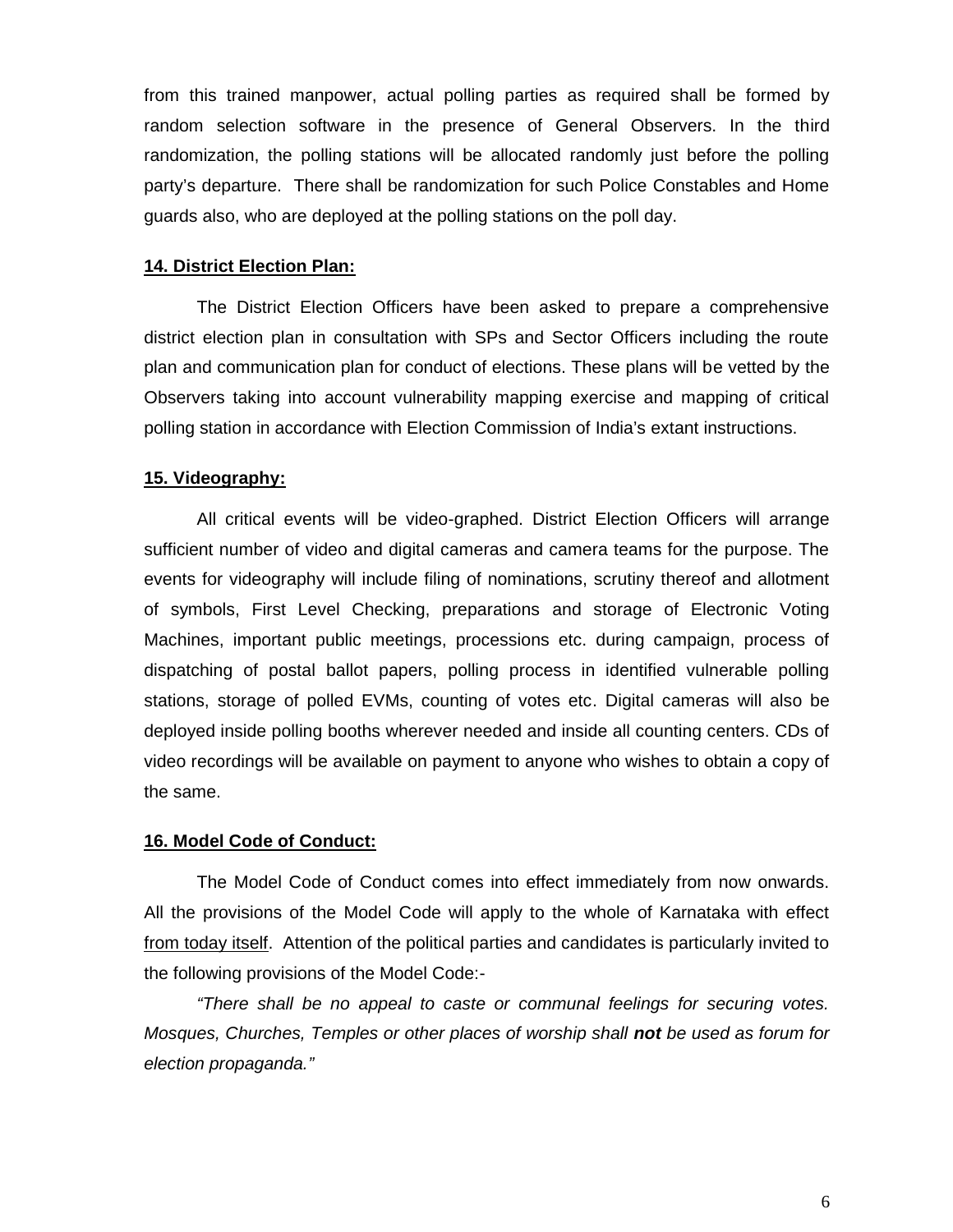### **17. Voter Slips:**

To facilitate the voters to know where he/she is enrolled as a voter at a particular polling station and what is his/her serial number in the Electoral roll, the Commission has directed that voter slip along with Photo (wherever present in the roll) will be distributed to all enrolled voters by the District Election Officer. It has also been directed that the said voter slip should be in the languages in which electoral roll is published for that Assembly Constituency.

#### **18. Complaint redressal mechanism – Call Center and Website based:**

The poll going State shall have a complaint redressal mechanism based on website and call center. The number of call center is **1950** which is a toll free number. The URL of the complaint registration website will be announced by the Chief Electoral Officer separately. Complaints can be registered by making calls to the toll free call center numbers or on the web site. Action will be taken within time limit on all complaints. Complainants will also be informed of the action taken by SMS and by the call center. Complainants can also see the details of the action taken on their complaints on the website.

#### **19. Systematic Voters' Education and Electoral Participation (SVEEP):**

Comprehensive measures for voters' education and outreach were taken up during the Roll Revision process in the State of Karnataka. These measures will continue during the electoral process. The Chief Electoral Officer, Karnataka has been directed to ensure wide dissemination of election related information and also for carrying out SVEEP campaigns as well as adequate facilitation measures through engagement of appropriate partner agencies for ensuring wider participation of voters in polling. Awareness Observers are being appointed in every district of the State to make sure that SVEEP measures have been implemented and the level of information, motivation and facilitation of voters is duly high.

#### **20. Schedule of Election:**

The Commission has prepared the Schedule for holding General Election to the Legislative Assembly of Karnataka after taking into consideration all relevant aspects, like the climatic conditions, academic calendars, festivals, prevailing law and order situation in the State, availability of Central Police Forces, time needed for movement, transportation and timely deployment of forces, and assessment of other ground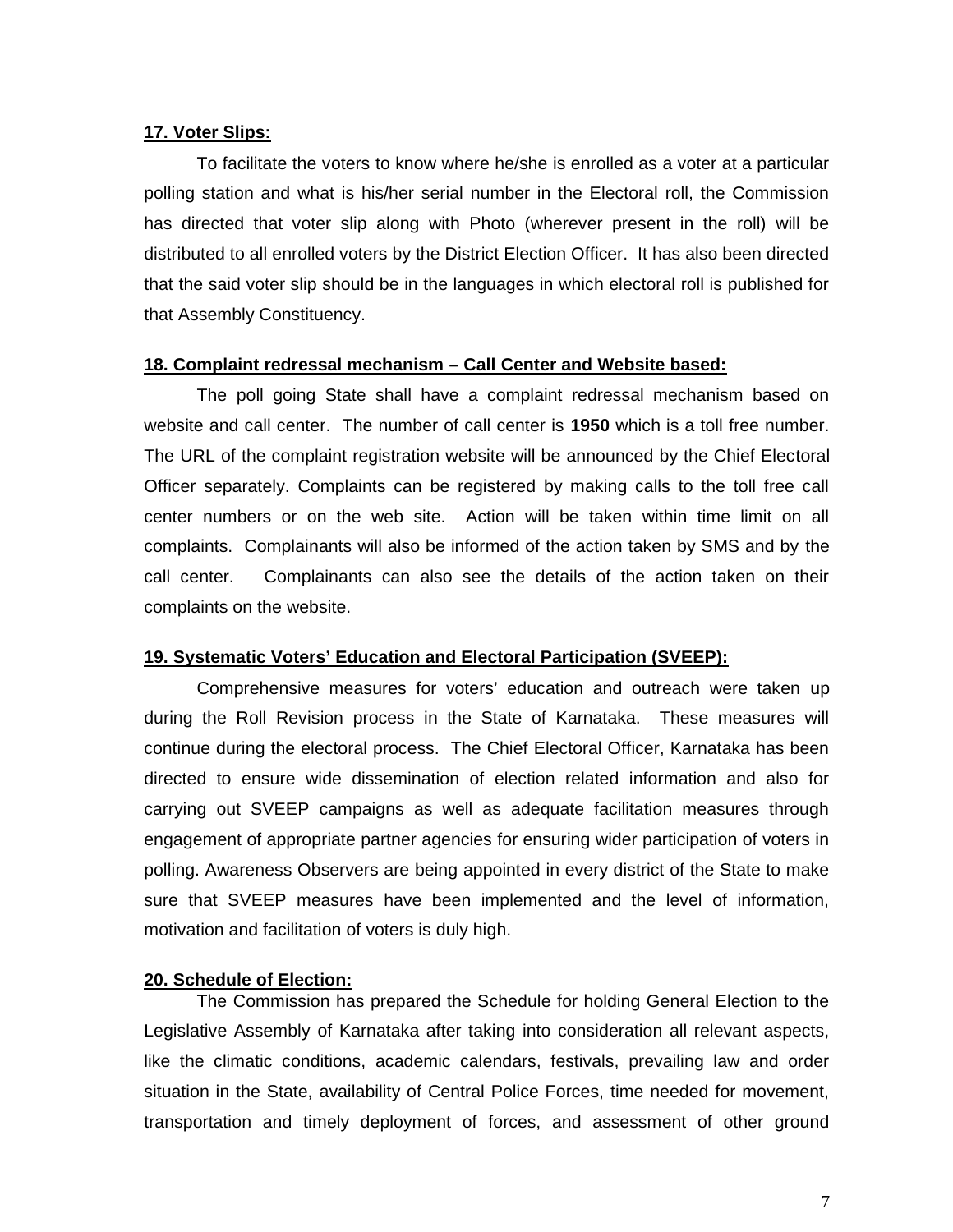realities. The Commission after considering all relevant aspects has decided to recommend to the Governor of the State, to issue notification for the General Election to the Legislative Assembly of Karnataka under the relevant provisions of the Representation of the People Act, 1951. The Election Schedule for the abovementioned general election is annexed at Annexure-I.

All Instructions/Guidelines of the Commission regarding this election can also be seen by visiting Commission€s website, www.eci.nic.inf.

> (SUMIT MUKHERJEE) **SECRETARY**